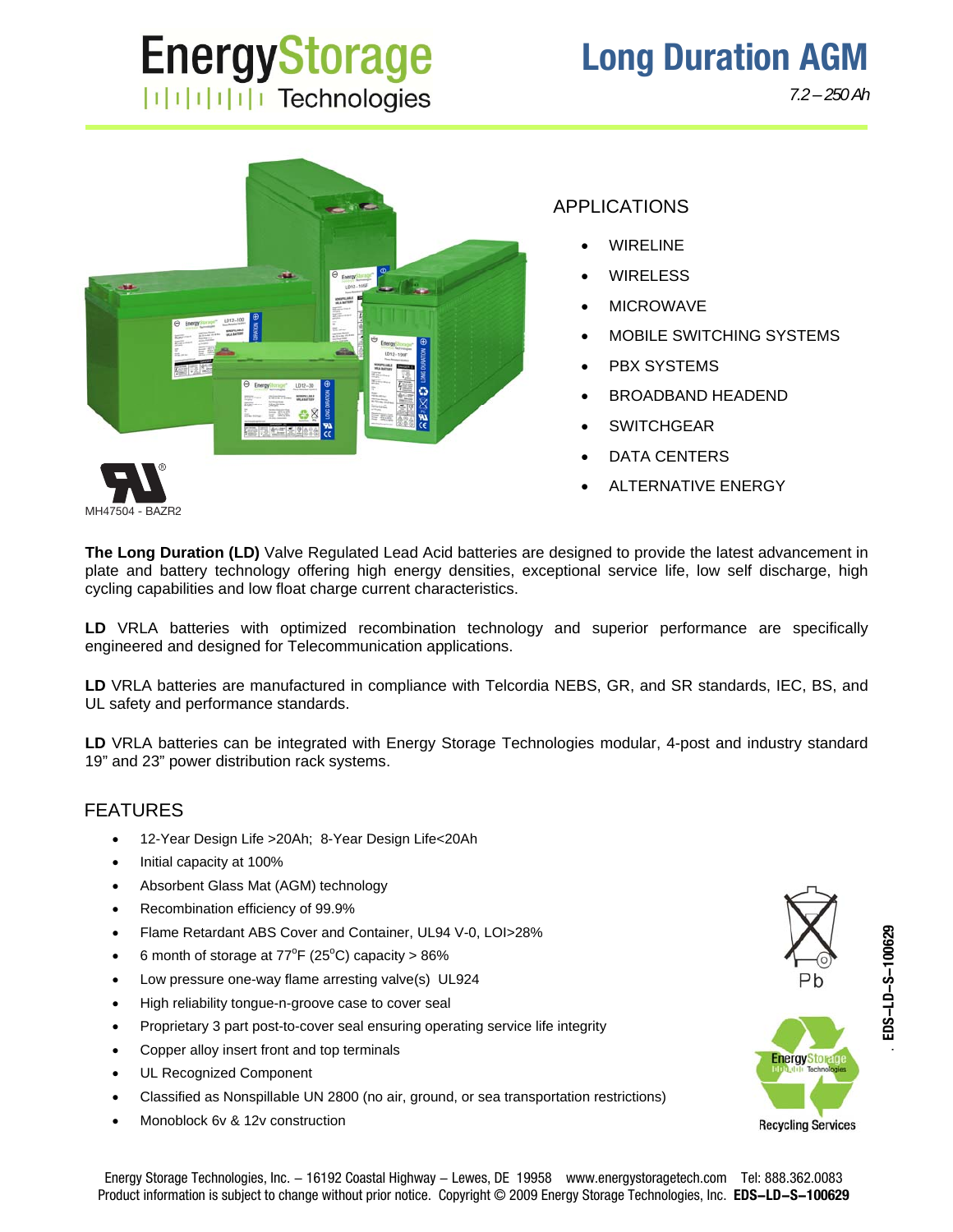## **EnergyStorage ITITITITI Technologies**

*7.2 – 250 Ah*

. **EDS-LD-S-100629**

EDS-LD-S-100629

#### INDUSTRY COMPLIANCE

- NEBS Version 4, Level 3, EUROBAT Guide, BS6290 Part 4, IEC 60896-21/-22
- Telcordia GR-1089-CORE Issue 4, GR-63-CORE Issue 4, SR-4228, GR-1200-CORE Issue 1
- UL Recognized Component 924 & UL Certified Vertical Flame Test Rating 94V-0
- ISO9001:2000 ISO14001

#### **SEISMIC**

- NEBS Earthquake Risk Seismic Zone 4 Compliant
- Exceeds 1997 UBC Zone 4 seismic requirements for at or below grade installations
- Exceeds 2007 IBC requirements for 125% g level

#### TRANSPORTATION

- Classified as Nonspillable UN 2800 and meet the Nonspillable criteria listed in DOT-CFR Title 49, 171-189 (d) (3) (i) and (ii) and exempt from CFR 49, Subchapter C requirements
- Meets transportation conditions of IMDG exemption 238, IATA/ICAO Special Provision A67 (Not Restricted)

### SPECIFICATIONS

| <b>Float Charging Voltage</b>                                                    | Equalize / Cycle or<br>Freshening at Installation Charging Voltage                     |  |  |  |  |  |  |  |  |  |  |
|----------------------------------------------------------------------------------|----------------------------------------------------------------------------------------|--|--|--|--|--|--|--|--|--|--|
| 2.25Vpc to 2.27Vpc @ 77°F (25°C)                                                 | 2.35 Vpc to 2.40 Vpc $@$ 77 <sup>°</sup> F (25 <sup>°</sup> C)                         |  |  |  |  |  |  |  |  |  |  |
| See Operations and Maintenance Manual for specific guidelines and recharge times |                                                                                        |  |  |  |  |  |  |  |  |  |  |
|                                                                                  |                                                                                        |  |  |  |  |  |  |  |  |  |  |
| <b>Charging Temperature Compensation</b>                                         | -2 mV/cell/°F > 77°F (-3.6 mV/cell /°C > 25°C)                                         |  |  |  |  |  |  |  |  |  |  |
|                                                                                  | +2 mV/cell/°F < 77°F (+3.6 mV/cell/°C < 25°C)                                          |  |  |  |  |  |  |  |  |  |  |
|                                                                                  |                                                                                        |  |  |  |  |  |  |  |  |  |  |
| Maximum AC Ripple (Charger)                                                      | <b>Maximum Charge Current</b>                                                          |  |  |  |  |  |  |  |  |  |  |
| 0.5% RMS, 1.5% peak-to-peak for float charge<br>voltage for best results         | $C_5$ Rate Amps (5 hour rate $@$ 1.75 vpc)                                             |  |  |  |  |  |  |  |  |  |  |
|                                                                                  |                                                                                        |  |  |  |  |  |  |  |  |  |  |
| Electrolyte                                                                      | <b>Self Discharge Rate</b>                                                             |  |  |  |  |  |  |  |  |  |  |
| Absorbed 1.300 s.g. $H_2SO_4$                                                    | $<$ 2% per month at 77 $\mathrm{P}$ F (25 $\mathrm{C}$ )                               |  |  |  |  |  |  |  |  |  |  |
|                                                                                  |                                                                                        |  |  |  |  |  |  |  |  |  |  |
| <b>Relief Valve</b>                                                              | Self Resealing; Operates at 2 to 3 psi and is complete<br>with integral flame arrestor |  |  |  |  |  |  |  |  |  |  |
|                                                                                  |                                                                                        |  |  |  |  |  |  |  |  |  |  |
| <b>Terminal Type</b>                                                             | Torque / Retorque                                                                      |  |  |  |  |  |  |  |  |  |  |
| M6-F (<70Ah)                                                                     | 60 in-lbs (7 Nm) / 48 in-lbs (5.6 Nm)                                                  |  |  |  |  |  |  |  |  |  |  |
| M6-M / M6-F (>70Ah)                                                              | 90 in-lbs (10 Nm) / 78 in-lbs (8 Nm)                                                   |  |  |  |  |  |  |  |  |  |  |
| M6-M (Male)                                                                      | 60 in-lbs (7 Nm) / 48 in-lbs (5.6 Nm)                                                  |  |  |  |  |  |  |  |  |  |  |
| M8-F(Female) / M8-M (Male)                                                       | 90 in-lbs (10 Nm) / 78 in-lbs (8 Nm)                                                   |  |  |  |  |  |  |  |  |  |  |
|                                                                                  |                                                                                        |  |  |  |  |  |  |  |  |  |  |

| <b>Operating Temperature Range</b> |                                                                         |  |  |  |  |  |  |  |
|------------------------------------|-------------------------------------------------------------------------|--|--|--|--|--|--|--|
| <b>Nominal</b>                     | <b>Discharge</b>                                                        |  |  |  |  |  |  |  |
| +74°F (24°C) to 80°F (27°C)        | -40°F (-40°C) to +140°F (60°C)                                          |  |  |  |  |  |  |  |
| Charge                             | Storage Temperature Range                                               |  |  |  |  |  |  |  |
| -20°F (-28°C) to +122°F (50°C)     | $-4^{\circ}$ F (-20 $^{\circ}$ C) to $+104^{\circ}$ F (40 $^{\circ}$ C) |  |  |  |  |  |  |  |

Energy Storage Technologies, Inc. - 16192 Coastal Highway - Lewes, DE 19958 www.energystoragetech.com Tel: 888.362.0083 Product information is subject to change without prior notice. Copyright © 2009 Energy Storage Technologies, Inc. **EDS-LD-S-100629**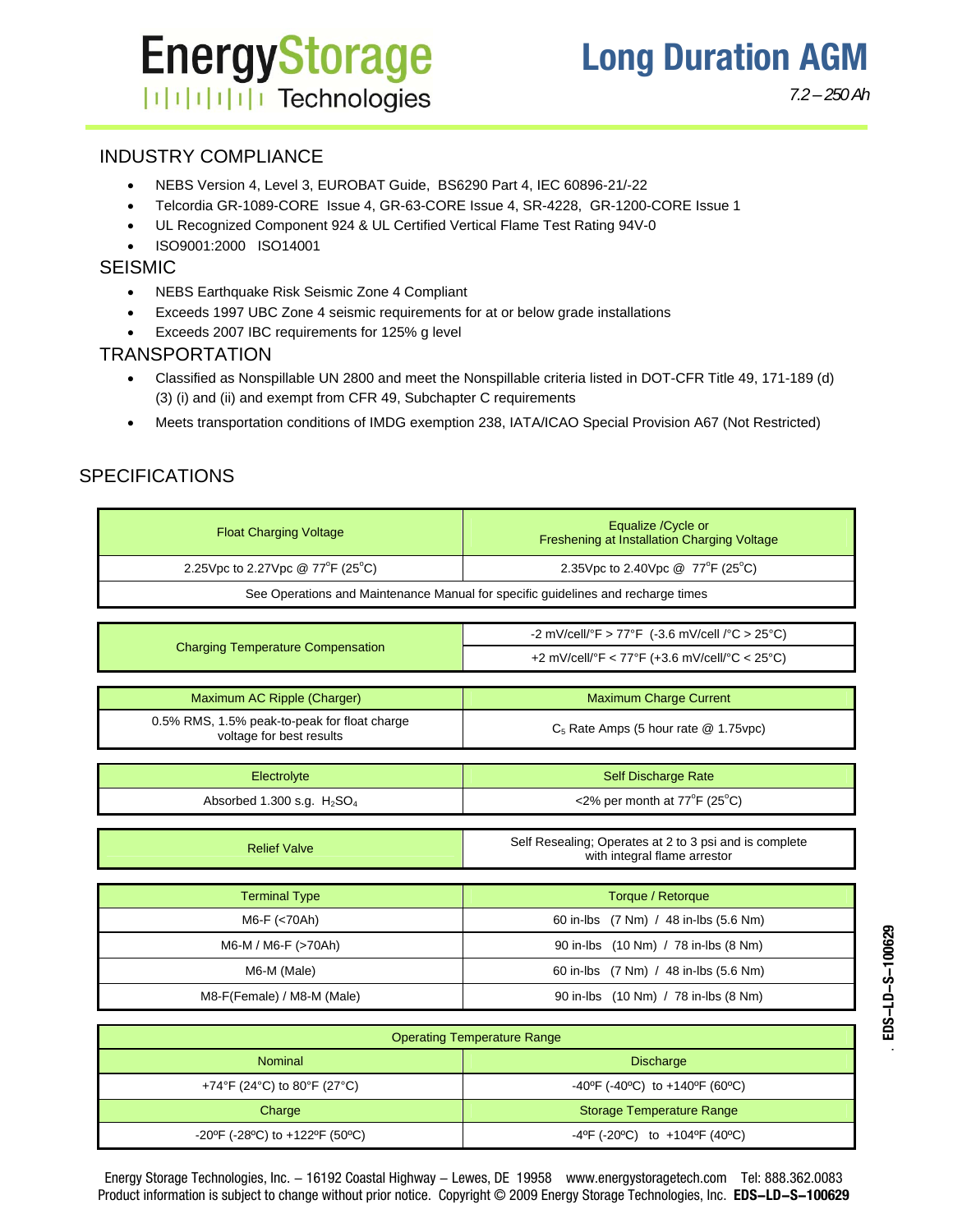

*7.2 – 250 Ah*

### PHYSICAL PROPERTIES - DIMENSIONS



| $\vee$<br>Model No. |    | Ah @<br>8 hr to        | Length<br>(A) |     | Length Base<br>(B)       |                          | Width<br>(C) |       | <b>Total Height</b><br>(D) |     | Weight |      | Term.             | Batt. |
|---------------------|----|------------------------|---------------|-----|--------------------------|--------------------------|--------------|-------|----------------------------|-----|--------|------|-------------------|-------|
|                     |    | 1.75<br>$77^{\circ}$ F | in            | mm  | in                       | mm                       | in           | mm    | in                         | mm  | lbs.   | kg   | Type              | Type  |
| LD12-7              | 12 | 7.4                    | 5.94          | 151 | $\overline{\phantom{a}}$ | $\blacksquare$           | 2.56         | 65    | 3.98                       | 101 | 4.74   | 2.2  | F <sub>2</sub>    | Α     |
| LD12-28 ‡           | 12 | 28                     | 6.50          | 165 | $\overline{\phantom{a}}$ | $\blacksquare$           | 4.93         | 125   | 6.89                       | 175 | 22.0   | 10.0 | M6-F              | B     |
| $LD12-30 \t1$       | 12 | 32                     | 7.70          | 196 | $\overline{\phantom{a}}$ | $\overline{\phantom{0}}$ | 5.10         | 130   | 7.10                       | 180 | 23.2   | 10.5 | M <sub>6</sub> -F | B     |
| $LD12-45 \pm$       | 12 | 52                     | 9.02          | 229 | $\overline{\phantom{a}}$ | ٠                        | 5.44         | 138   | 8.46                       | 215 | 40.0   | 18.0 | M6-F              | B     |
| LD12-70             | 12 | 72                     | 10.20         | 259 | $\blacksquare$           | $\blacksquare$           | 6.65         | 169   | 8.41                       | 215 | 52.0   | 23.5 | M <sub>6</sub> -F | B     |
| LD12-80             | 12 | 86                     | 12.09         | 307 | $\overline{\phantom{a}}$ | $\blacksquare$           | 6.65         | 169   | 8.50                       | 216 | 64.0   | 29.0 | M <sub>6</sub> -F | B     |
| LD12-90 ‡           | 12 | 94                     | 12.02         | 305 | $\overline{\phantom{a}}$ | $\blacksquare$           | 6.62         | 168   | 8.35                       | 212 | 70.0   | 32.0 | M <sub>6</sub> -F | B     |
| LD12-100            | 12 | 96                     | 12.64         | 321 | $\blacksquare$           |                          | 6.78         | 172   | 8.75                       | 222 | 70.4   | 32.0 | M6-F              | B     |
| LD12-125            | 12 | 128                    | 13.43         | 341 | 12.90                    | 328                      | 6.80         | 172.5 | 11.34                      | 288 | 91.3   | 41.5 | M <sub>6</sub> -F | B     |
| LD6-200             | 6  | 200                    | 12.68         | 322 | $\overline{\phantom{a}}$ |                          | 6.93         | 176   | 9.09                       | 231 | 70.6   | 32.0 | M6-F              | В     |

**‡** Batteries available with SLC Harness (-S to suffix) or with a Charge Controller Harness (-C to suffix)

Energy Storage Technologies, Inc. - 16192 Coastal Highway - Lewes, DE 19958 www.energystoragetech.com Tel: 888.362.0083 Product information is subject to change without prior notice. Copyright © 2009 Energy Storage Technologies, Inc. **EDS-LD-S-100629**  $-2 - 10 - 5 - 10629$ . **EDS-LD-S-100629**